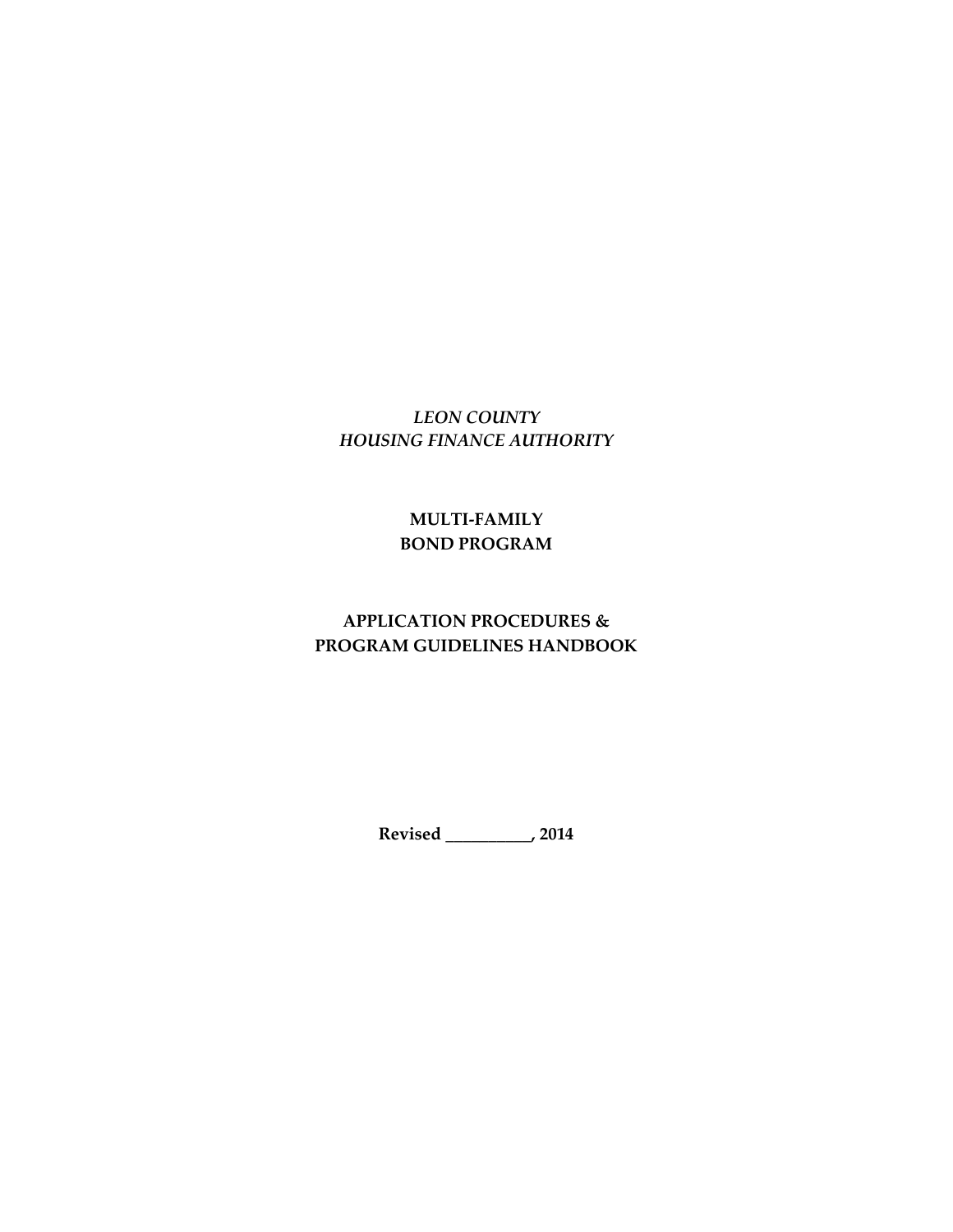## **LEON COUNTY HOUSING FINANCE AUTHORITY MULTI-FAMILY BOND PROGRAM APPLICATION PROCEDURES AND PROGRAM GUIDELINES**

#### **I. Overview**

The Leon County Housing Finance Authority (the "Issuer") provides below market rate loans of bond proceeds for construction, rehabilitation and permanent financing of multifamily housing developments (the "Multifamily Program"). The funds are made available by the Issuer's issuance of revenue bonds (the "Bonds"). The Bonds are secured solely by the credit enhancement provided by the borrower and/or by revenues from the development. In no event shall public revenues ever secure the Bonds. The Issuer is merely a conduit and shall not be liable on any Bonds. From time to time the Issuer may approve other financing structures to the extent permitted by law.

The Multifamily Program has been undertaken by the Issuer in order to alleviate the shortage of affordable housing through new construction, rehabilitation and preservation for persons and families in Leon County, Florida (the "County"), to generate affordable multifamily rental capital for investment in the County, to stimulate economic development and to create jobs.

The Issuer will consider providing revenue bond financing for qualified multifamily housing developments which meet the goals of the Issuer and comply with applicable federal and state law. The Issuer has adopted the following guidelines to set forth the general requirements and procedures that apply to the financing of multifamily housing developments.

The Issuer will not issue obligations to provide financing for any development unless the applicant has satisfied the general requirements set forth in these guidelines. The Issuer reserves the right to impose additional requirements on any particular development. Compliance with these guidelines does not and shall not create any right by an applicant to a commitment or assurance that the Issuer will provide the requested financing.

#### **II. Definitions**

All terms in capitalized form that are defined in this Section shall have the same meanings as are ascribed to those terms herein, unless a different or additional meaning is given to those terms specifically. Unless the context shall otherwise indicate, words importing singular number shall include the plural number in each case and vice versa, and words importing persons shall include corporations and associations, including public bodies, as well as natural persons. The following terms shall have the meaning indicated below unless the context clearly requires otherwise:

(A) "*Applicant*" means the entity that makes application to the Issuer for the debt, sponsors the project, and provides the repayment funds. Notwithstanding the use of a conduit issuer and any credit enhancement, the Applicant is the entity whose credit is reviewed by the investors or credit enhancers as the underlying source of repayment funds.

(B) "*Bond Counsel*" means Bryant Miller Olive P.A. or any other firm of attorneys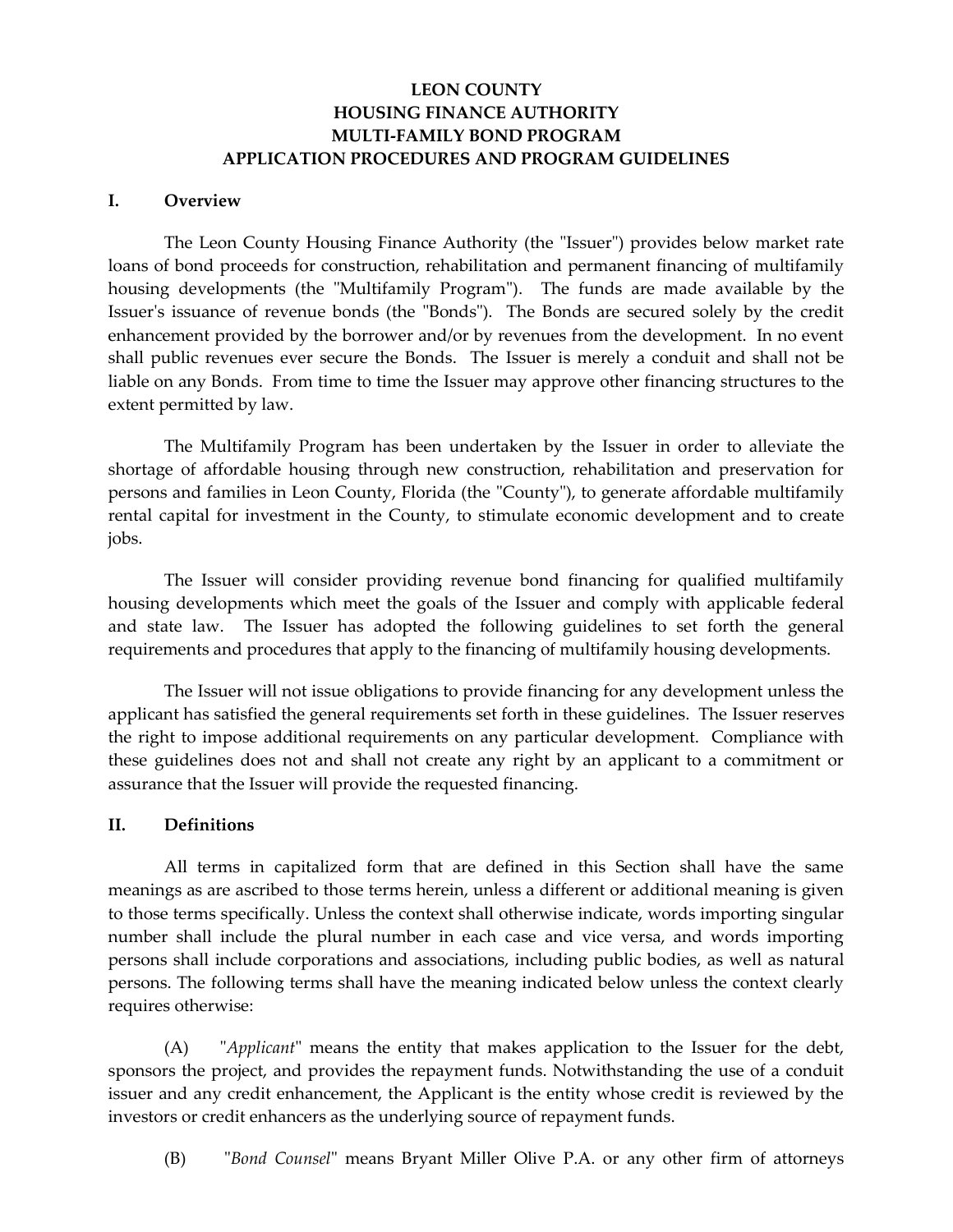selected by the Issuer that is experienced in matters relating to the issuance of obligations by states and their political subdivisions that is listed as municipal bond attorneys in The Bond Buyer's Municipal Marketplace.

(C) "*County*" means Leon County, Florida.

(D) "*Credit Rating*" means a professional assessment of creditworthiness from either Fitch, Moody's, or S&P, or such other firm as may reasonably attain a similar role in the future.

(E) "*Financial Advisor*" means a properly licensed firm retained by either the Issuer or Applicant with a fiduciary responsibility to their client under the rules and procedures of the National Association of Securities Dealers, the Municipal Securities Rulemaking Board, Securities and Exchange Commission, and the Florida Statutes.

(F) "*Fitch*" means Fitch Ratings, a nationally recognized credit rating agency.

(G) "*Investment Grade Credit Rating*" means a Credit Rating of BBB- or higher from Fitch, Baa3 or higher from Moody's, and BBB- or higher from S&P, and such other similar minimum rating level from another similar nationally recognized Credit Rating firm as may reasonably attain a similar role in the future.

(H) "*Issuer*" means the Leon County Housing Finance Authority as conduit issuer of the debt.

(I) "*Moody's*" means Moody's Investors Service, Inc., a nationally recognized credit rating agency

(J) "*S&P*" means Standard and Poor's Ratings Services, a Standard & Poor's Financial Services LLC business, a nationally recognized credit rating agency.

(K) "*Sophisticated Investor*" means a "qualified institutional buyer" as that term is defined under Rule 144A of the Securities and Exchange Commission or an "accredited investor" as that term is defined in Regulation D of the Securities and Exchange Commission.

## **III. Summary of Process**

A variety of collateral techniques may be explored. The financial structure is subject to approval by the Financial Advisor and Bond Counsel. The term of the bond issue is subject to negotiation. Interest rates cannot be determined until the Bond sale. The Bond issue is accomplished via the following steps:

(A) Selection Stage. Applicants submit an application package for the Financial Advisor to review. The Financial Advisor performs a development feasibility analysis. The Issuer will consider public purpose and financial feasibility of the development (including site control) and will select from all Applicants which Applicants will be invited into credit underwriting and subsequent stages of the process.

(B) Official Action (Subsequent to Written Application).

(1) Once it has been ascertained that the Applicant understands and agrees to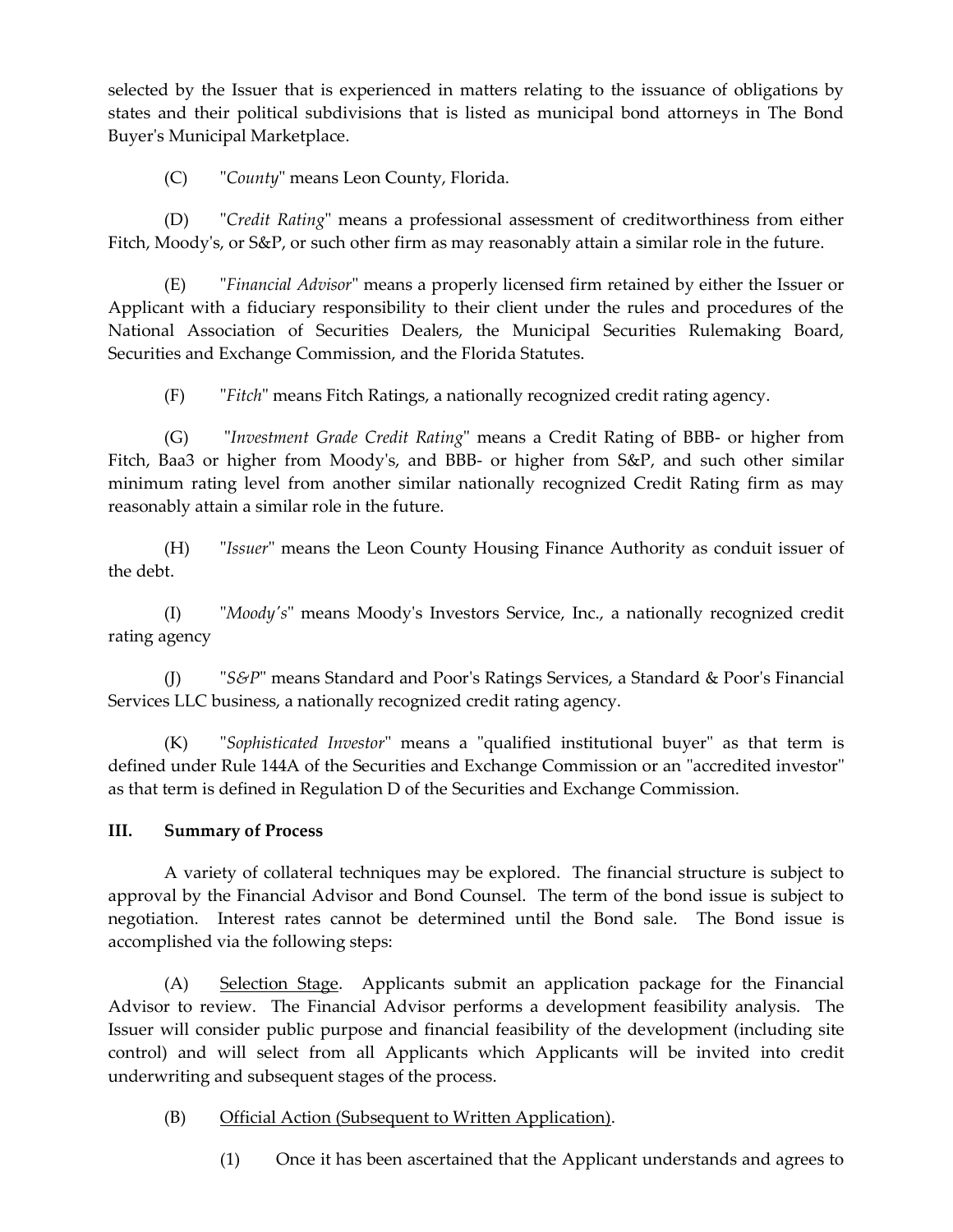comply with state, federal, local and Issuer requirements and has supplied all documentation required by the Issuer, an intent resolution for a proposed development will be placed on the agenda of a regularly scheduled meeting. After adoption of the intent resolution, the Issuer may authorize execution of a memorandum of agreement specifying the terms under which the Issuer will issue the Bonds and inducing the Applicant. The date of the intent resolution will evidence "Official Action" by the Issuer. Under the IRS Code, expenses incurred by the Applicant more than 60 days prior to the date of Official Action may not be reimbursed from proceeds of bonds.

(2) The Issuer will submit to the Board of County Commissioners of the County for approval pursuant to the Tax Equity and Fiscal Responsibility Act ("TEFRA"), which requires that the Board of County Commissioners of the County approve taxexempt bond financing for each development following a public hearing held after at least 14 days published notice in an appropriate publication approved by Bond Counsel. Notice of the TEFRA hearing will be published in community newspapers servicing the affected area, if any, prior to the hearing.

(3) Following County approval, the Issuer will make submission to the State Board of Administration's (the "SBA") Division of Bond Finance for private activity bond volume cap (the "Private Activity Bond Volume Cap Allocation"), with priority designated by the Issuer, unless the Applicant is a  $501(c)(3)$  not-for-profit company. Private activity bonds must be issued by the Issuer within 155 days of receiving an award of Private Activity Bond Volume Cap Allocation from the SBA.

 $(C)$  Pre-Financing Stage. If the development is in the planning stage, the site plan is developed and submitted to appropriate authorities and other development approval processes are put in motion, pending approval of a proposed timetable by Issuer. Review of site plan, architectural design, and final construction contract is performed by a construction analysis/engineering firm. By dates established by the Issuer, the Applicant shall enter and complete credit underwriting. Credit underwriting is to be performed by firms under contract with the Issuer at the expense of the Applicant. Validation proceedings, if required, are commenced and the financing structure (credit enhancement, etc.) is finalized. Applicant then contacts Bond Counsel for commencement of documentation.

(D) Pre-Closing Stage. Ratings and insurance, as appropriate, are obtained and documentation is finalized. The preliminary and final credit underwriting report will be delivered to the Issuer for review and approval. Upon receipt of the reports, the Issuer may establish conditions and timetables for the financing. In addition to any conditions established by the Issuer, the Applicant shall comply with all conditions established by the credit underwriter within the preliminary and final credit underwriting reports. Failure to comply with such conditions shall result in rejection of the application. Such conditions will include, but are not limited to, personal guaranties by the principals of the general partner and development entity (and the related corporate entities) of construction completion, operating deficits, environmental indemnity, and non-recourse obligations. The Issuer may elect to not move forward with the financing due to information included in the credit underwriting report. Prior to closing, the Issuer must be in receipt of a letter from the Applicant that all deal points have been resolved and that documents are in substantially final form. Adoption by the Issuer of a Bond Resolution approving documents and authorizing the issuance of the Bonds will then be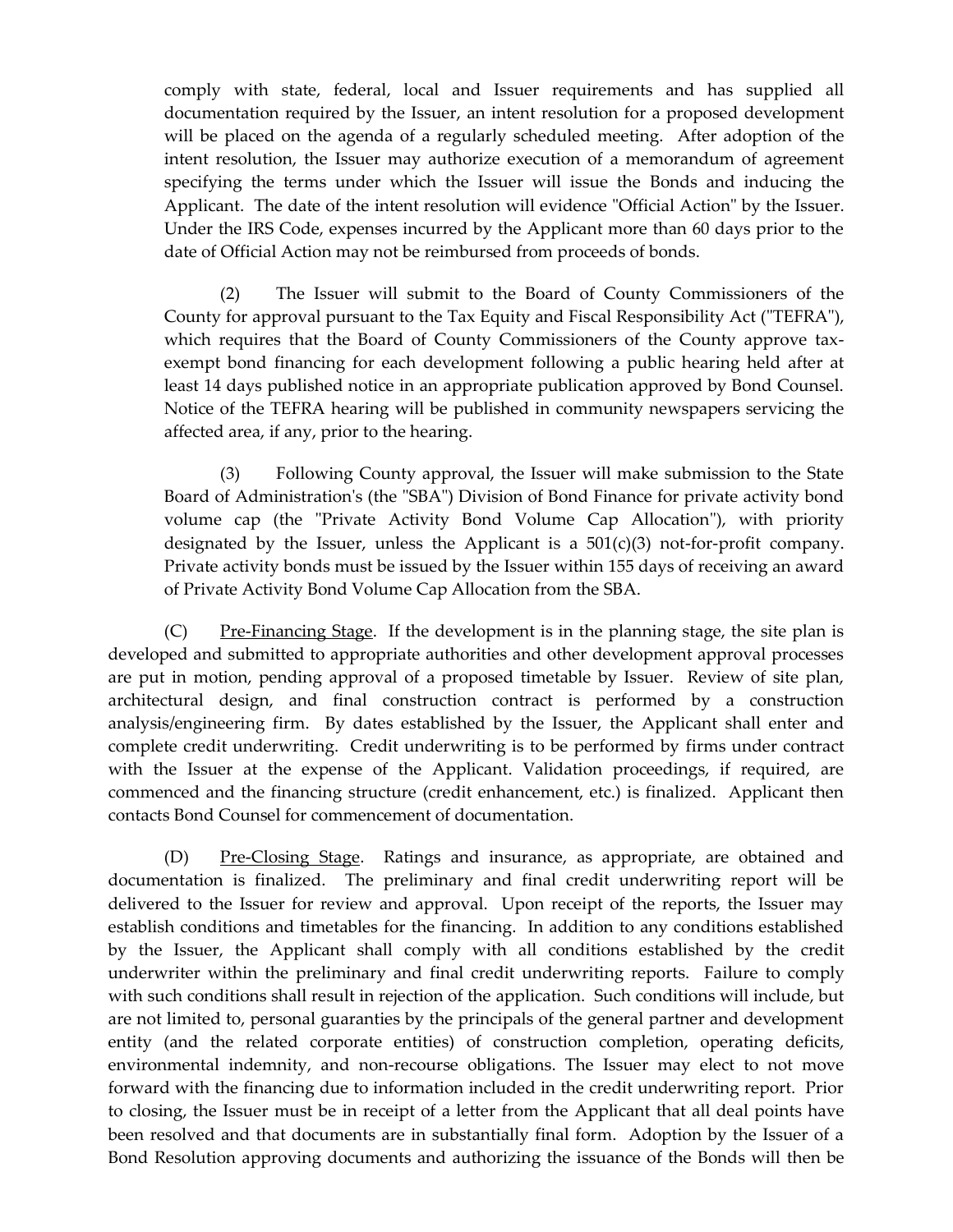placed on the agenda for a regularly scheduled meeting. The Bonds may then be underwritten and sold to purchaser(s), subject to all conditions precedent to closing being accomplished.

(E) Closing. Closing shall be held at a time and place acceptable to the Issuer. Any and all costs and expenses of the Issuer incurred in connection with the issuance of the Bonds, including, but not limited to, the fees and expenses of Bond Counsel, Issuer's Counsel, if any, the underwriter(s), credit underwriter and Financial Advisor shall be paid at closing, or such earlier time as outlined herein. The proceeds raised will be deposited with the Trustee for the bondholders in accordance with bond documents. THE ISSUER WILL NOT CLOSE BONDS IN ESCROW.

## **IV. Application**

(A) Filing Application. Application for the issuance of Bonds shall be made in the form attached hereto as "Leon Housing Finance Authority, Multifamily Mortgage Revenue Bond Program, 2014 Application." The application must be submitted to the Issuer at the addresses contained therein, and by the deadline established by the Issuer, within a Notice of Funding Availability ("NOFA"). The submission must be an original application and ten copies. The application and NOFA are available at the Issuer's website: [http://cms.leoncountyfl.gov/Home/Departments/Office-of-Human-Services-and-Community-](http://cms.leoncountyfl.gov/Home/Departments/Office-of-Human-Services-and-Community-Partnership/Housing/Housing-Finance-Authority)[Partnership/Housing/Housing-Finance-Authority,](http://cms.leoncountyfl.gov/Home/Departments/Office-of-Human-Services-and-Community-Partnership/Housing/Housing-Finance-Authority) and attached hereto as Exhibit A.

(B) Expense and Indemnity Agreement. In conjunction with the filing of the application, the Applicant will be required to execute an Expense and Indemnity Agreement, in the form attached hereto as Exhibit B, whereby the Applicant agrees to pay all Bond issuance expenses, including, without limitation, the fees and disbursements of the Bond Counsel, Financial Advisor, underwriters and any other administrative charges or out-of-pocket expenses which relate to the issue, and to indemnify the Issuer and its members, officers, agents, attorneys and employees against any and all claims and liability arising out of the issuance of the Bonds.

(C) Timely and Complete Filing. The Applicant will be required to file a complete application by the time and date noticed in the NOFA. Failure to comply will result in a rejection of the application.

(D) Site Control. The Issuer is not involved in site selection, but rather finances developments that are proposed by Applicants. However, location of the proposed development may be a factor utilized by the Issuer in its determination of whether to finance a development. The Issuer only considers a request for Official Action of a proposed development when the Applicant can demonstrate control of the real estate. Control of the real estate can be evidenced by proof of ownership or by an executed purchase contract, deed or option agreement. Such instrument should clearly state the time period for which the instrument is effective, the purchase price to be paid and the cost of any extensions in the contract period, if applicable. However, the purchase price of real estate can be reimbursed from bond proceeds only if paid no more than 60 days before Official Action, or as otherwise permitted by the IRS Code.

## **V. Application Review**

(A) Initial Review. Upon receipt of an application, the Issuer or designee shall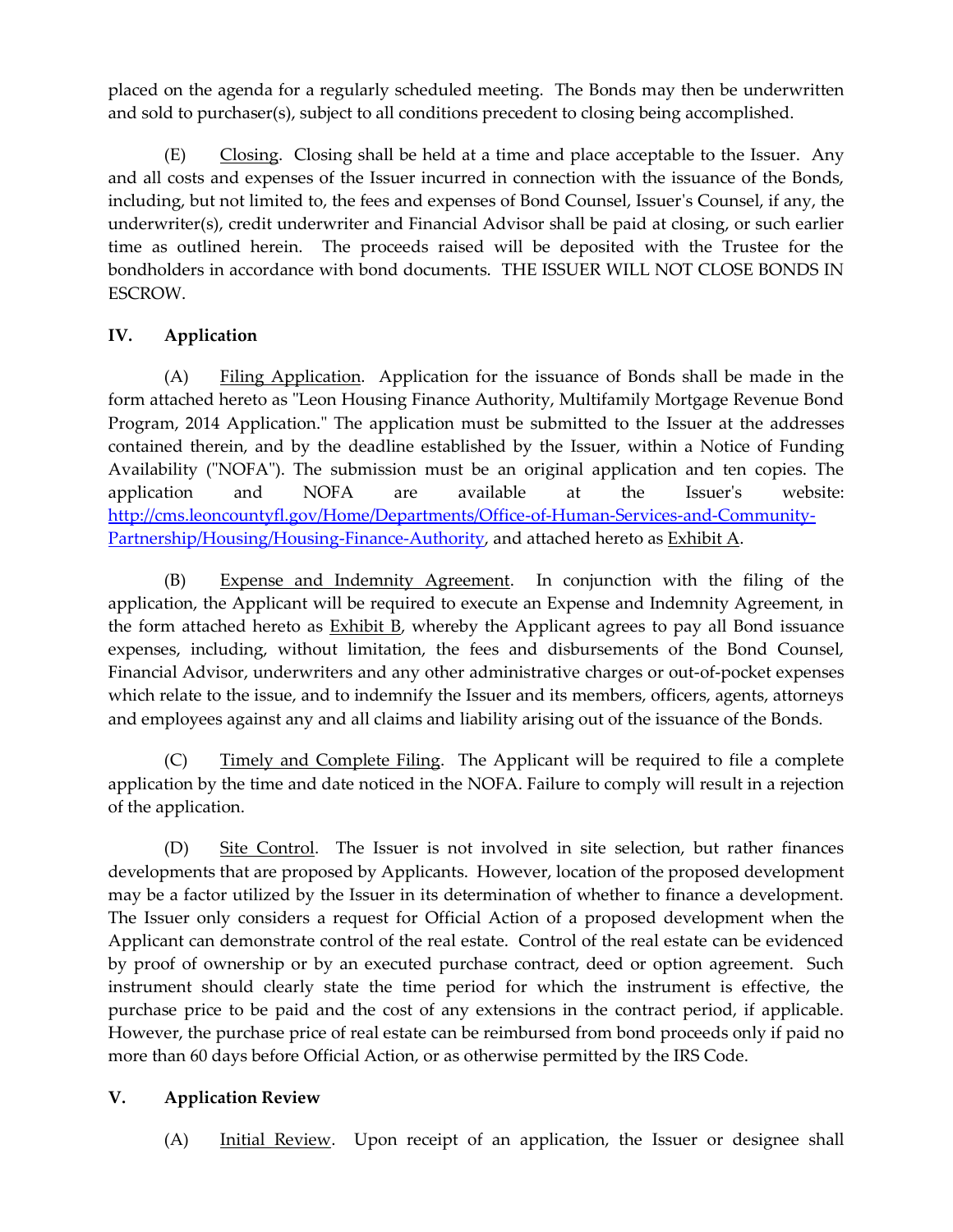determine whether an application is complete. No further processing of an incomplete application shall be done until the application is determined to be complete. The Issuer's staff, Financial Advisor or credit underwriter will review and have performed a development and financial feasibility analysis to be completed by an independent financial feasibility consultant of recognized competence at the Applicant's expense. The financial feasibility analysis shall include, but not be limited to, a review of a developer's ability to proceed, public purpose and other selection factors. Prior to the Issuer's consideration, Bond Counsel and Issuer's Counsel, if any, will provide a preliminary review of an application to ensure compliance with federal and state laws, regulations, court rulings and other mandates in effect at the time. The Issuer will prepare a written report to the Issuer's board with respect to the issue.

(B) Preliminary Selection by the Issuer. The Issuer may: (1) recommend the development move forward into the remaining process to determine the amount of private activity bond allocation to be requested and the total amount of bond financing to be considered for the development; (2) reject the application; or (3) request additional information, including whether the Applicant may make a presentation to the Issuer. Such initial selection is contingent upon the Applicant fulfilling all statutory requirements, the requirements of these Guidelines, and any other requirements the Issuer may deem appropriate depending on the circumstances, including any conditions and timetables established by the Issuer related to the financing. The initial selection by the Issuer does not bind the Issuer to finance any or all of the proposed development. Instead, it allows the Applicant to move forward into the remaining process that will determine if the Issuer elects to finance any or all of the proposed development.

(C) Items to be Considered by the Issuer. Set forth below are various criteria the Issuer may use in evaluating proposed multifamily housing developments. This list is not exclusive and many of the factors are necessarily subjective. Furthermore, the order in which the criteria is listed below shall not be deemed to be of more or less importance as each of the criteria may be of more or less value depending on the circumstances.

(1) The financial soundness of the Applicant and the development, including the experience of the Applicant and other development team members.

(2) Conformance of the development with legal restrictions governing the issuance of the Bonds.

(3) The impact of the development upon the County's housing shortage, and on any neighborhood development or redevelopment plan of the County.

(4) The relative affordability of the housing to those persons in the County of middle, moderate and lesser income or, if the development is for elderly housing, the relative affordability of housing to those persons in the County of constituting the elderly.

(5) Ability of the Applicant to complete financing and development on a timely basis, including the status of a commitment for credit enhancement or private placement of the bonds, a commitment from the purchaser of any low-income housing tax credits associated with the financing, and the status of the Applicant in the permitting process.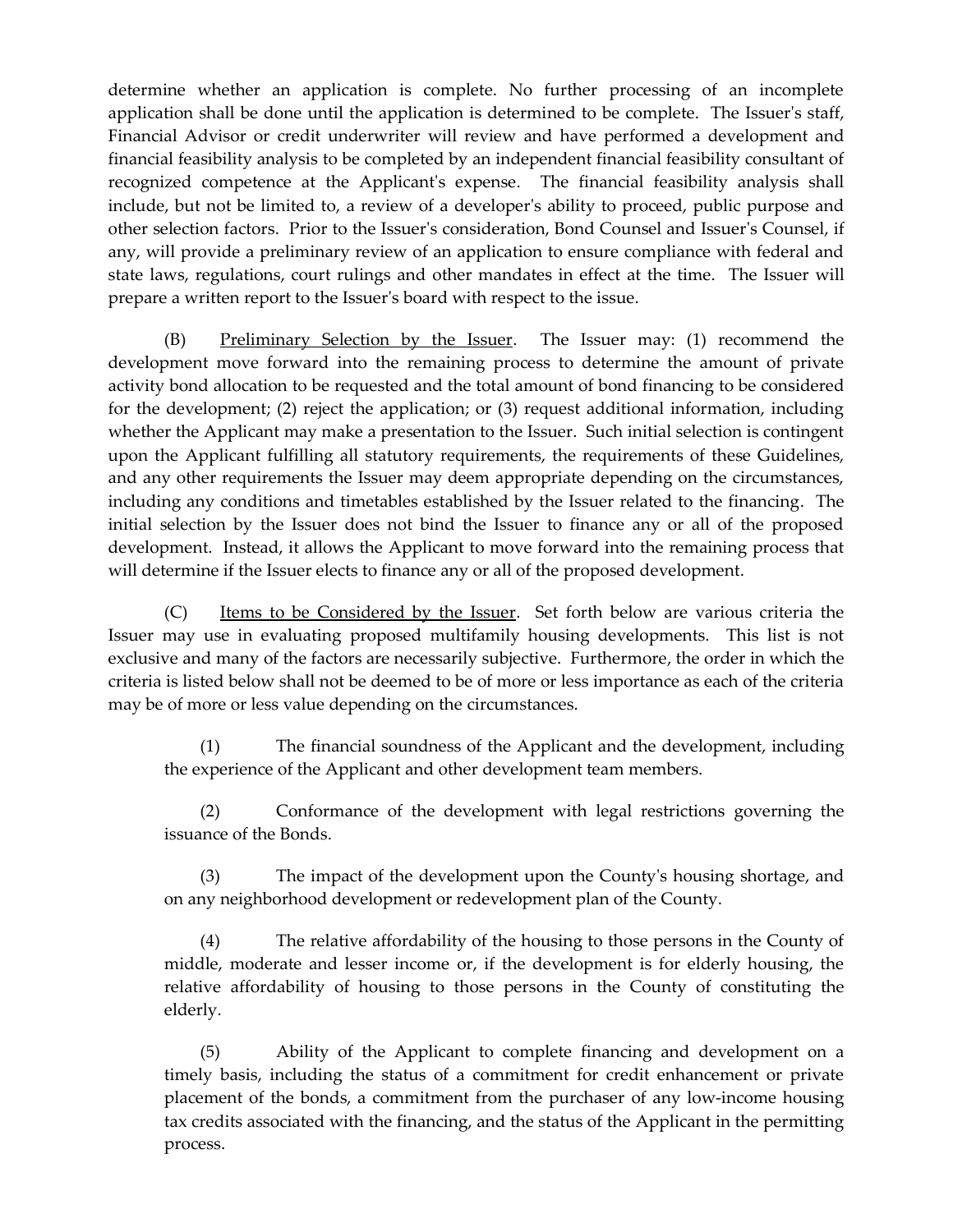(6) Economic impact of the development, including the impact of jobs created by substantial rehabilitation and new construction.

(7) Applicant's formal agreement to abide by the loan conditions established in the credit underwriting report.

(8) Applicant's agreement to provide resident income set-asides in excess of those required by State and Federal law.

(9) Applicant's agreement to agree to extended low-income compliance periods.

(10) Applicant's agreement to serve residents with incomes at levels below the maximum "low income" levels established by Federal law.

(11) Applicant's agreement to provide services to the residents relevant to the needs of the residents, such as day care, financial and credit counseling, or other services approved by the Issuer.

(12) Appropriateness of the development design, including the number of bedrooms per unit in developments targeted to family occupancy.

(13) Development design and amenities that provide enhanced quality of life, energy efficiency, increased security, handicapped accessibility, or other features.

(14) The proposed financing structure, including the proposed credit enhancement or private placement and its related bond rating and term.

(15) Leveraging of the Issuer's tax-exempt bond allocation by providing a portion of the financing from non-County sources, including, but not limited to taxable bonds, and state or city loans or grants.

(16) The location of the development, relating to the surrounding community, including work places, shopping, transit, open space, schools, etc. In addition, a site that demonstrates accessibility to social services, proximity to mass transit and employment opportunities will be favorably considered.

(17) Use of a financing structure that is efficient in its use of tax-exempt bond allocation.

## **VI. Process After Initial Selection**

## (A) Official Action.

(1) *Intent Resolution; Memorandum of Agreement*.Once it has been ascertained that the Applicant understands and agrees to comply with state, federal and Issuer requirements and has supplied all documentation required by the Issuer, an intent resolution for a proposed development will be placed on the agenda of a regularly scheduled meeting of the Issuer. Prior to adoption of the intent resolution, the Issuer may decide to reject the application for any reason, including, but not limited to changing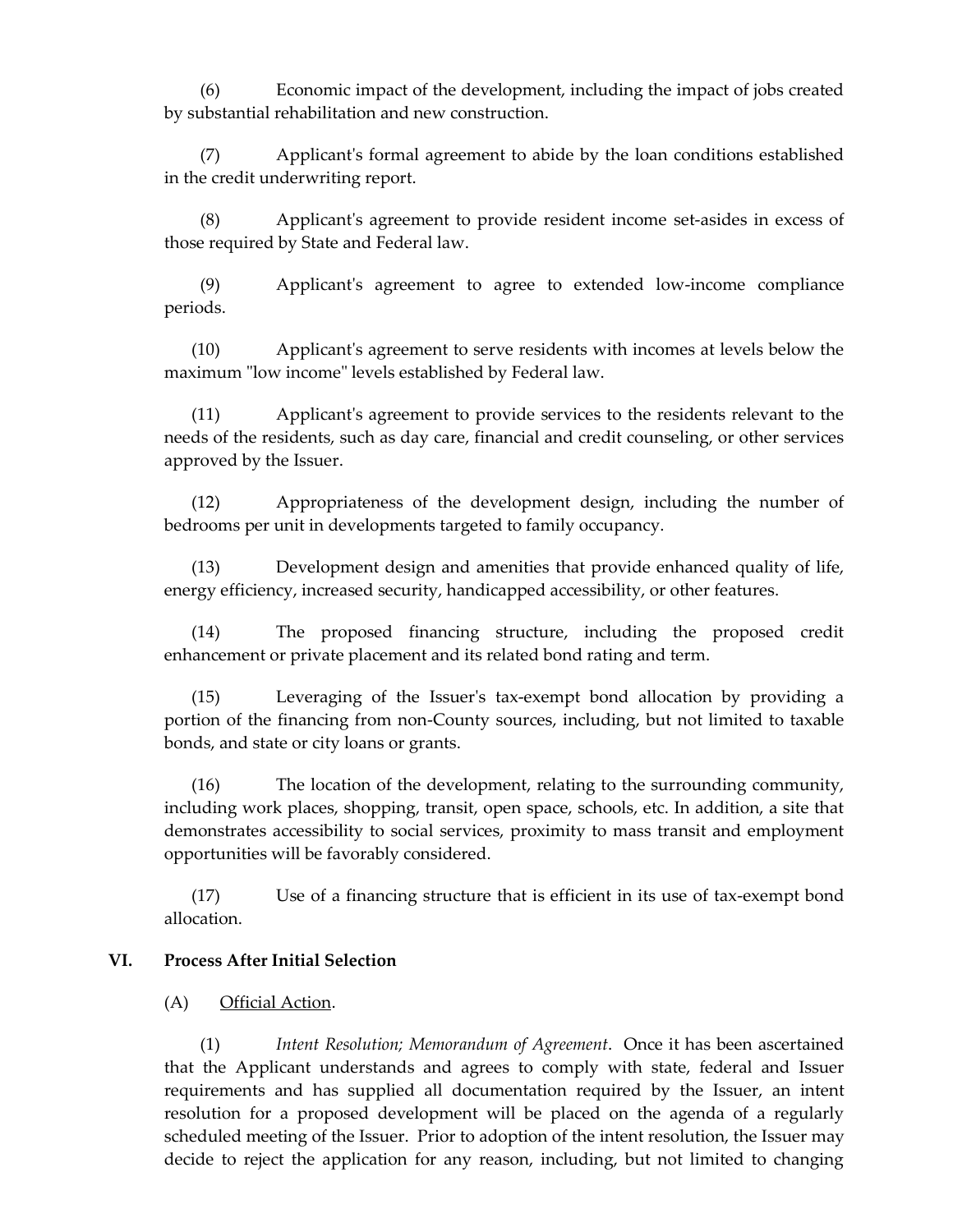market conditions or financial assumptions that render the proposed development financially infeasible. After adoption of the intent resolution, the Issuer may authorize execution of a memorandum of agreement specifying the terms under which the Issuer will issue the bonds and inducing the Applicant, contingent upon the applicant's execution of such agreement within ten calendar days. The agreement will include any conditions established by the Issuer as part of the initial selection process. The agreement will also include the ability to recapture the bond allocation if the Applicant does not meet all conditions in a timely manner. The Official Action of the Issuer should not be construed as indicating the marketability of the Bonds or a guarantee that the Bonds will be issued. Rather, it is an indication that the Issuer will issue its Bonds if a willing and suitable purchaser can be found by the applicant, and all conditions precedent to issuance occur or are met.

(2) *Termination of Official Action*. After execution of the memorandum of agreement, it is the Applicant's responsibility to commence the development. The Bonds must be issued the earlier of (i) the deadline established in the initial approval by the Issuer; (ii) prior to the expiration of the bond allocation associated with the financing; or (ii) within 12 months of the effective date of the agreement, subject to an extension granted in the sole discretion of the Issuer. The Issuer will consider extending the Official Action upon submission of a written notice, that the Applicant wishes to seek an extension and a status report providing tangible evidence satisfactory to the Issuer of the progress of the financing the development. Such written notice and status report shall be submitted to the Issuer no less than 30 days prior to the end of the above referenced 9 month period. The Issuer reserves the right to terminate an Official Action at the end of the 12 months, or any earlier time as noted herein. The Issuer shall deem the Official Action terminated in the event that the Applicant fails to meet the foregoing requirements.

(3) *Agenda Scheduling*. Official Action will be taken only at duly noticed meetings of the Issuer or, in cases deemed exceptional by the Chairman or any three members of the Issuer, at specially scheduled meetings of the Issuer. Official action shall only be taken if a quorum is present. All documentation requiring Issuer Official Action must be received for review by the Chairman, Bond counsel, Financial Advisor and Issuer Counsel at least 10 working days in advance of the meeting in which the requested action is to be taken.

(B) TEFRA Approval. TEFRA requires that the Board of County Commissioners of the County approve tax-exempt bond financing for each development following a public hearing held after published notice. Notice of the TEFRA hearing will be published in an appropriate publication approved by Bond Counsel and in community newspapers servicing the affected area, if any, prior to the hearing. The notice setting forth the location and description of the development, the principal amount of the Bonds, the owner of the development, and other relevant data about the proposed financing and containing the date, time and location of the public hearing must be published at least 14 days prior to the public hearing. At the hearing, the development will be discussed and the public will be invited to be heard with regard to the development. The Issuer staff will be responsible for all arrangements with respect to the holding of the public hearing and obtaining TEFRA approval. Following the holding of the public hearing, the development and the financing must be approved by the County. Failure to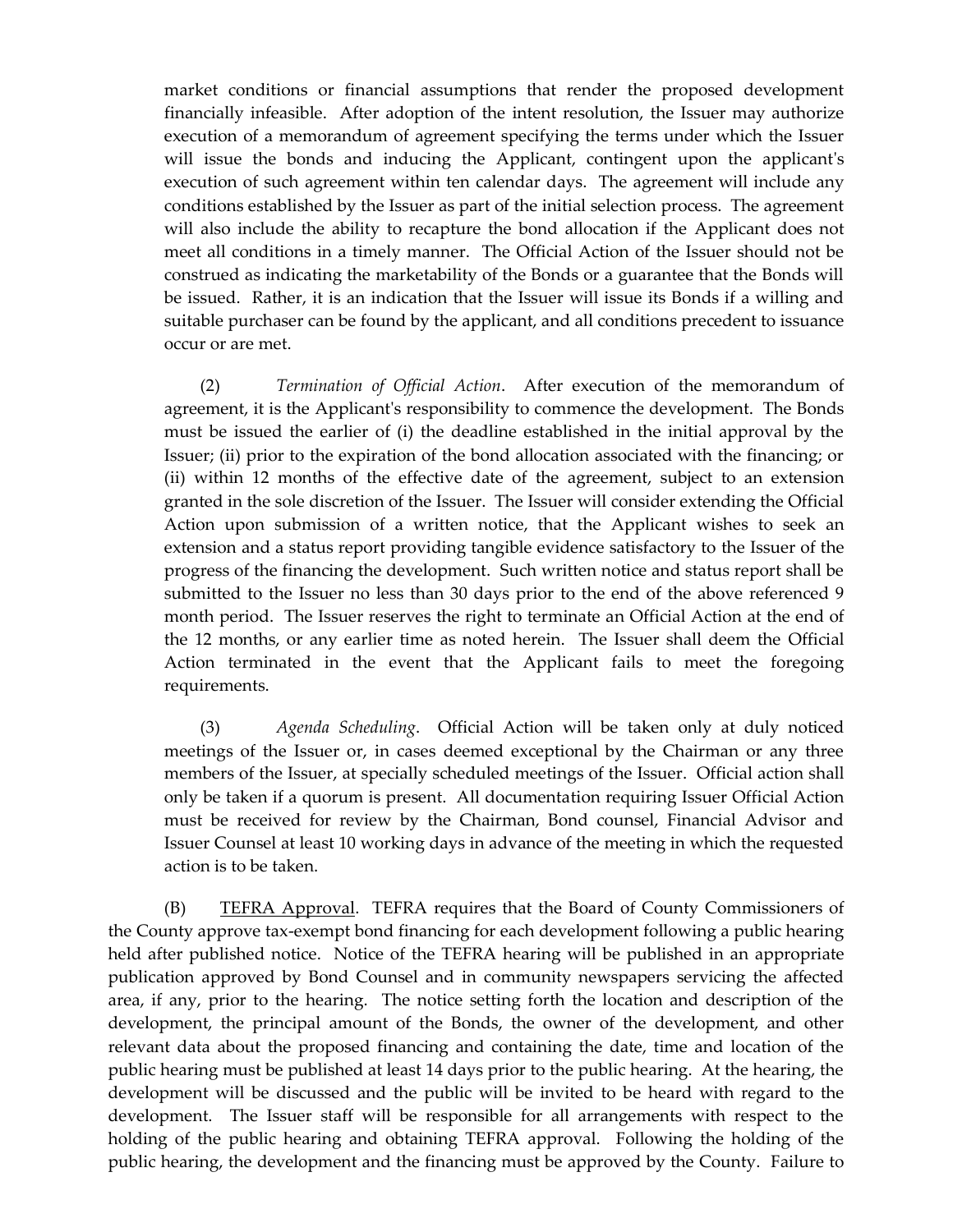obtain TEFRA approval from the County shall result in termination of the financing with no liability to the Issuer. Blanket (statewide) TEFRA hearings will not fulfill a local TEFRA hearing requirement.

(C) Application to SBA. Following County approval, the Issuer will make submission to the State Board of Administration's (the "SBA") Division of Bond Finance for private activity bond volume cap (with priority designated by the Issuer for competing developments, if any). Private activity bonds must be issued by the Issuer within 155 days of receiving an award of Private Activity Bond Volume Cap Allocation from the SBA. The Issuer has no control over the bond volume cap allocation and, therefore, accepts not liability for the final determination rendered regarding the availability of bond volume cap by the SBA. No assurance can be given that a requested private activity bond volume cap allocation will be received.

(D) Credit Underwriting. By dates established by the Issuer, the Applicant shall enter and complete credit underwriting. Credit underwriting is to be performed by a firm acceptable to the Issuer (and may include firms under contract with Florida Housing Finance Corporation), at the expense of the Applicant. Failure by the Applicant to meet such deadlines will result in rejection of the application. A preliminary and final credit underwriting report will be delivered to the Issuer for review and approval. Upon receipt of the reports, the Issuer may establish conditions and timetables for the financing. The Issuer may elect to not move forward with the financing due to information included in the credit underwriting report. In addition to any conditions established by the Issuer, the Applicant shall comply with all conditions established by the credit underwriter within the preliminary and final credit underwriting reports. Failure to comply with such conditions shall result in rejection of the application.

(E) Validation. The Bonds of the Issuer may be required to be validated in the manner provided by section 159, Florida Statutes, and by chapter 75, Florida Statutes. The determination as to whether bond validation is required shall be made by the Issuer upon advice of its attorneys. If a bond validation is necessary, Bond Counsel will prepare validation pleadings for filing in the Circuit Court in and for the County. The Applicant shall bear any fees and expenses (including legal fees of the Issuer's Counsel and Bond Counsel) relating to any bond validation.

## **VII. Process after Final Approval of Financing.**

(A) Preparation of Bond Package. After appropriate review and approval by the Issuer, the Issuer shall consult with Bond Counsel and initiate appropriate steps leading to the preparation of bond documents for the sale of the Bonds.

(B) Bond Counsel and Preparation of Bond Sale Documents. It is the policy of the Issuer that Bond Counsel act as bound counsel for all multifamily housing revenue bond issues of the Issuer. Following the execution of the memorandum of agreement, Bond Counsel will prepare all documents necessary for the sale of the Bonds and submit them for review and approval by the parties thereto.

## (C) Sale of the Bonds.

(1) The act of the Issuer in entering into a memorandum of agreement with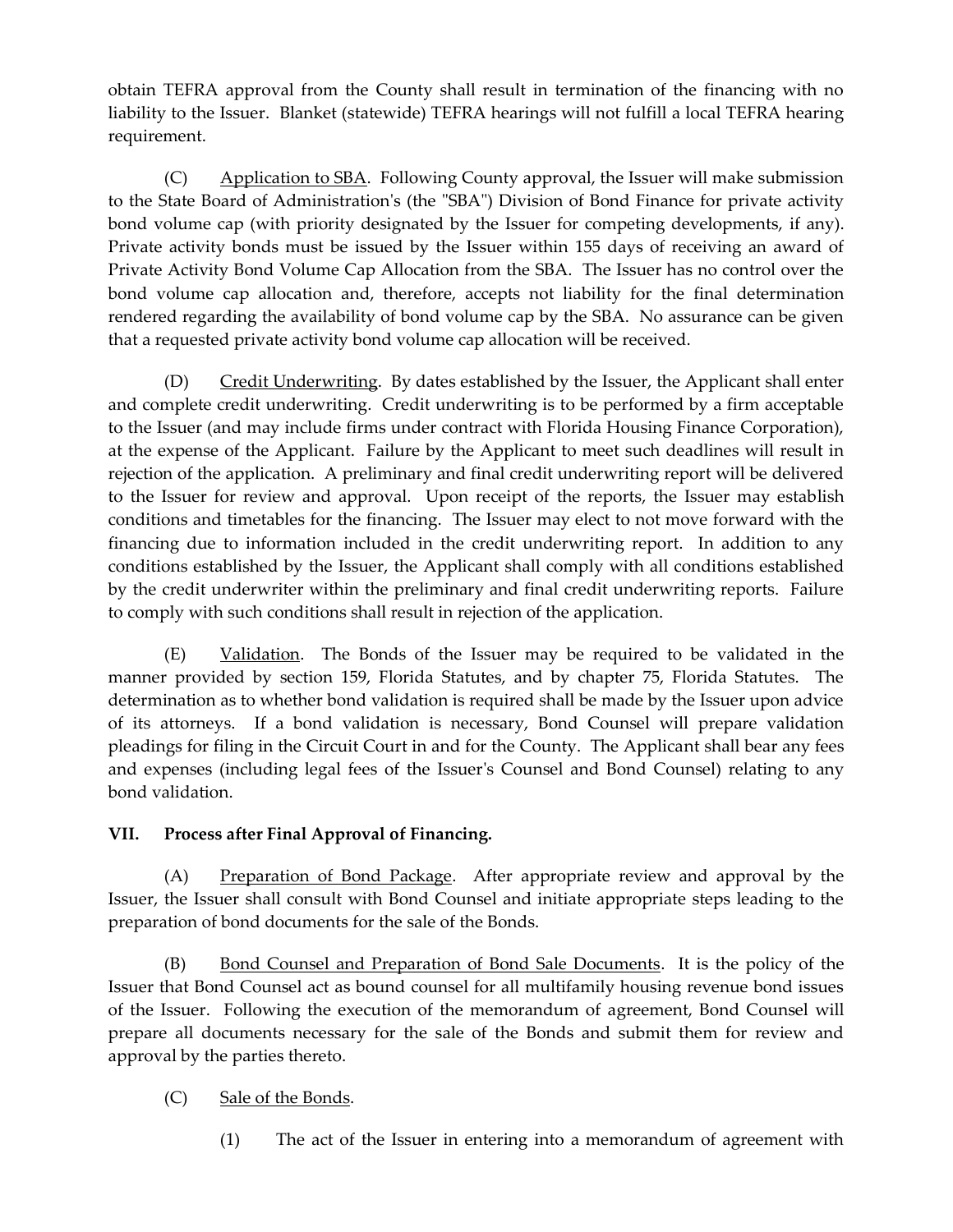the Applicant for the issuance of Bonds shall not be construed as an indication of the marketability of the Bonds, but rather, that the Issuer will issue its bonds only if appropriate and willing purchasers can be found and upon the execution of bond sale documents mutually agreeable to all parties thereto.

(2) The Bonds issued and sold by the Issuer shall not be deemed to constitute a debt, liability, or obligation of the Issuer, the County, the State, or of any political subdivision thereof, or a pledge of the faith and credit or taxing power of the Issuer, the County, the State or of any such political subdivision, but shall be payable solely from the revenues and other resources pledged to the payment of the Bonds.

(3) In general, prospective Bond issues without an Investment Grade Credit Rating may be sold only at private sale or by limited public offering to Sophisticated Investors in bond denominations of not less than \$100,000 each. Prospective Bond issues with an Investment Grade Credit Rating may be sold at public or private sale in bond denominations of not less than \$5,000 each. For purposes of this paragraph, the term "limited public offering" shall be defined as an offering made only to Sophisticated Investors, not more than 35 in number. The intent of this paragraph is applicable not only to the initial sale of the Bonds, but also to resales, if any, in secondary markets and shall be incorporated in the Bond sale documents.

(4) Unless held by the Applicant or a credit enhancer, or an affiliate of either of them, Bonds without credit enhancement and without a rating in one of the three highest rating categories by a nationally recognized rating service (currently at least A3 from Moody's or A- from Fitch Ratings or Standard and Poor's) (i) shall not be held in a book-entry only system; (ii) shall only be sold and subsequently transferred to a Sophisticated Investor(s); and (iii) shall comply with the conditions set forth below, as determined prior to the issuance of the Bonds:

and

(a) The Bonds shall be sold in minimum denominations of \$100,000;

(b) The Bonds shall be sold only to Sophisticated Investors who have executed and delivered an "investor's letter", in form and substance satisfactory to the Issuer including, among other things, (A) stating that the purchase of the Bonds will be solely for its own account, (B) stating that such Sophisticated Investor can bear the economic risk of its investment in the Bonds, (C) stating that such Sophisticated Investor has such knowledge and experience in financial business matters in general and tax-exempt obligations in particular, that it is capable of evaluating the merits and risks of purchasing the Bonds, (D) stating that such Sophisticated Investor has made the decision to purchase the Bonds based on its own independent investigation regarding the Bonds, the borrower and the project and if a disclosure document has been prepared, it has reviewed such disclosure document, and has received the information it considers necessary to make an informed decision to invest in the Bonds, and (E) acknowledging that the Issuer, its counsel and its advisors bear no responsibility for the accuracy or completeness of information with respect to the borrower and the project contained in any disclosure document related to the Sophisticated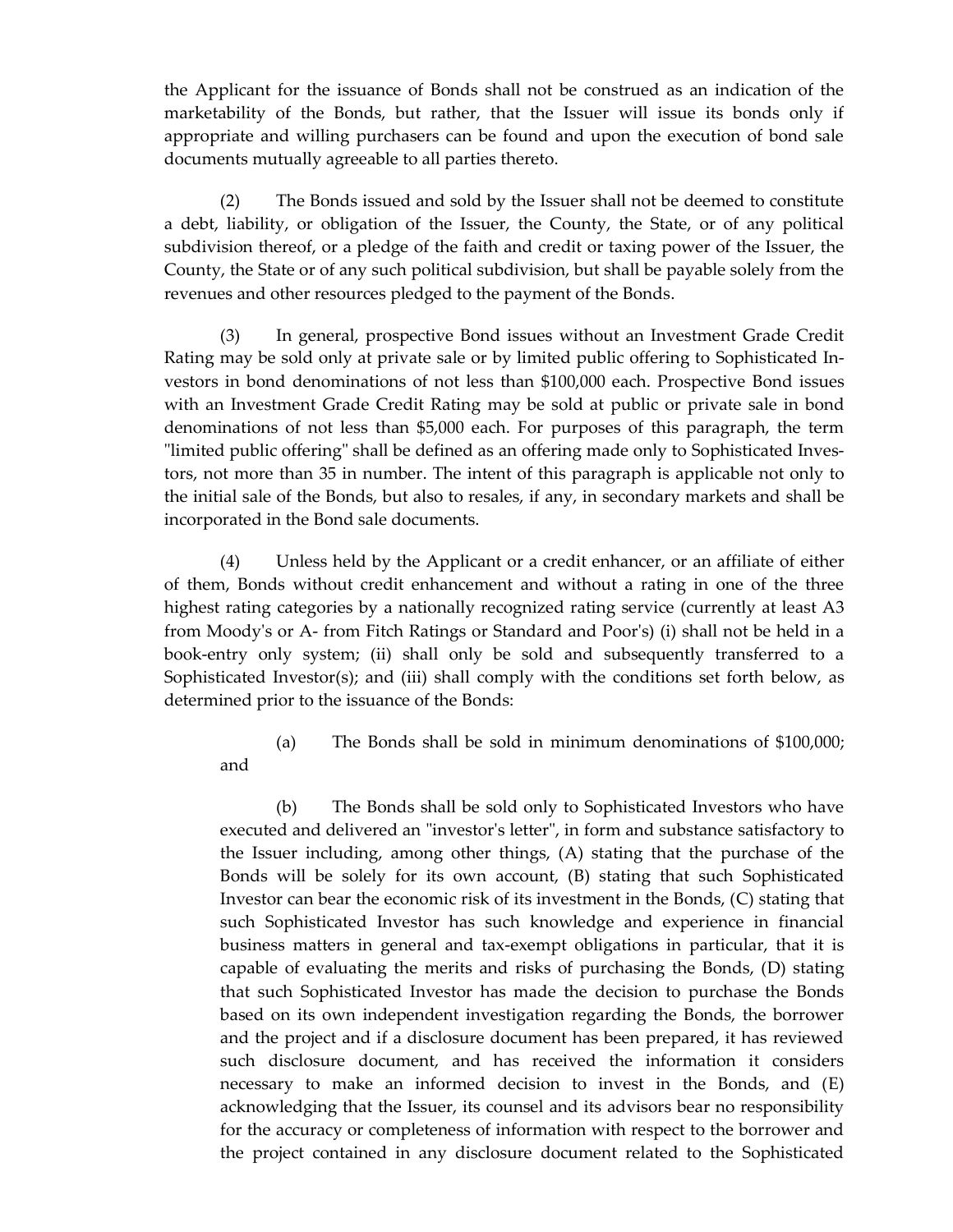Investor's purchase of the Bonds; and

(c) The Bonds shall bear a legend restricting subsequent transfers to other Sophisticated Investors who have executed and delivered an "investor's letter" complying with the preceding paragraph.

Alternatively,

(i) The Bonds shall be sold in minimum denominations of \$250,000; and

(ii) The Bonds shall be sold initially only to Sophisticated Investors who have executed and delivered an "investor's letter", in form and substance satisfactory to the Issuer including, among other things, (A) stating that the purchase of the Bonds will be solely for its own account, (B) such Sophisticated Investor can bear the economic risk of its investment in the Bonds, (C) stating that such Sophisticated Investor has such knowledge and experience in financial business matters in general and tax-exempt obligations in particular, that it is capable of evaluating the merits and risks of purchasing the Bonds, (D) stating that such Sophisticated Investor has made the decision to purchase the Bonds based on its own independent investigation regarding the Bonds, the borrower and the project and if a disclosure document has been prepared, it has reviewed such disclosure document, and has received the information it considers necessary to make an informed decision to invest in the Bonds, and (E) acknowledging that the Issuer, its counsel and its advisors bear no responsibility for the accuracy or completeness of information with respect to the borrower and the project contained in any disclosure document related to the Sophisticated Investor's purchase of the Bonds; and

(iii) The Bonds shall bear a legend restricting subsequent transfers to investors who by their purchase of the Bonds represent that they (A) are purchasing the Bonds solely for their own account, (B) can bear the economic risk of their investment in the Bonds, (C) have such knowledge and experience in financial business matters that they are capable of evaluating the merits and risks of purchasing the Bonds, and (D) have made the decision to purchase the Bonds based on their own independent investigation regarding the Bonds and have received the information they consider necessary to make an informed decision to invest in the Bonds.

(iv) Each indenture related to the Bonds that are subject to the restrictions, as set forth above, shall provide that the trustee and the paying agent shall not authenticate or register a Bond unless the conditions of these policies have been satisfied.

(5) Unless held by the Applicant, or an affiliate of the Applicant, Bonds without credit enhancement, but with a rating in one of the three highest rating categories by a nationally recognized rating service (currently at least A3 from Moody's or A- from Fitch Ratings or Standard and Poor's):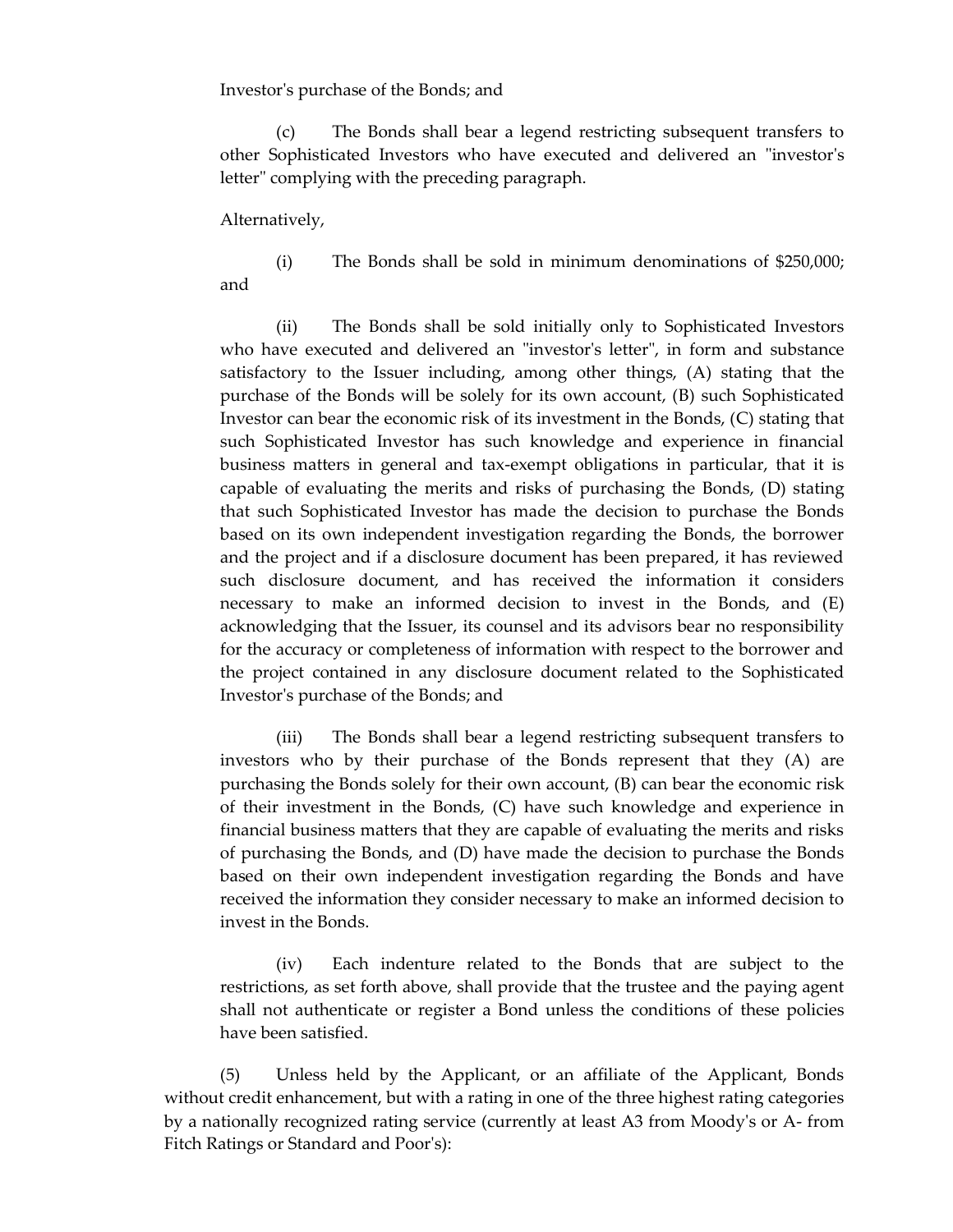- (i) Shall not be held in a book-entry only system;
- (ii) Shall be sold in minimum denominations of \$100,000;

(iii) In the event that the initial rating on the Bonds is withdrawn or is downgraded to a rating lower than one of the three highest rating categories by a nationally recognized rating agency, transfers of the Bonds shall be restricted to Sophisticated Investors; and

(iv) The Bonds at issuance and, thereafter, shall bear a legend stating that in the event the initial rating on the Bonds is withdrawn or is downgraded to a rating lower than one of the three highest rating categories by a nationally recognized rating agency, transfers of the Bonds shall be restricted to investors who by their purchase of the Bonds represent that they: (a) are purchasing the Bonds solely for their own account, (b) can bear the economic risk of their investment in the Bonds, (c) have such knowledge and experience in financial business matters that they are capable of evaluating the merits and risks of purchasing the Bonds, and (d) have made the decision to purchase the bonds based on their own independent investigation regarding the Bonds and have received the information they consider necessary to make an informed decision to invest in the Bonds.

(6) Applicants can petition the Issuer for a waiver to issue in smaller denominations than required within this Section. The Applicant must demonstrate a compelling public purpose for smaller denominations. The demonstration of a compelling public purpose may require a formal presentation at the discretion of the Issuer. Any waiver granted by the Issuer may only be granted prior to submission of TEFRA materials to the County.

## **VIII. Process After Sale of Bonds.**

(A) Following the sale of the Bonds, the proceeds raised will be deposited with the trustee for the Bondholders in accordance with the Bond documents.

(B) In accordance with the Bond documents, the Issuer will be concerned with the use of the proceeds to the extent that they are used only for purposes allowed by the governing statutes and provisions of the development as authorized in the memorandum of agreement and bond sale documents. To this end, the Issuer requires that all construction and other disbursements and certain other matters related to the development be approved by its construction servicing agent.

## **IX. Fees and Expenses.**

The Applicant will be responsible for all fees and expenses in connection with an application for inducement and the subsequent issuance of the Bonds. Such expenses, where eligible under the Code, may be financed with Bond proceeds. The Code provides that no more than 2% of the proceeds of a tax-exempt bond issue may be used to pay "Costs of Issuance." The Applicant hereby commits to pay from other sources any costs of issuance not payable from Bond proceeds. The following fees are payable at the times and in the amounts as described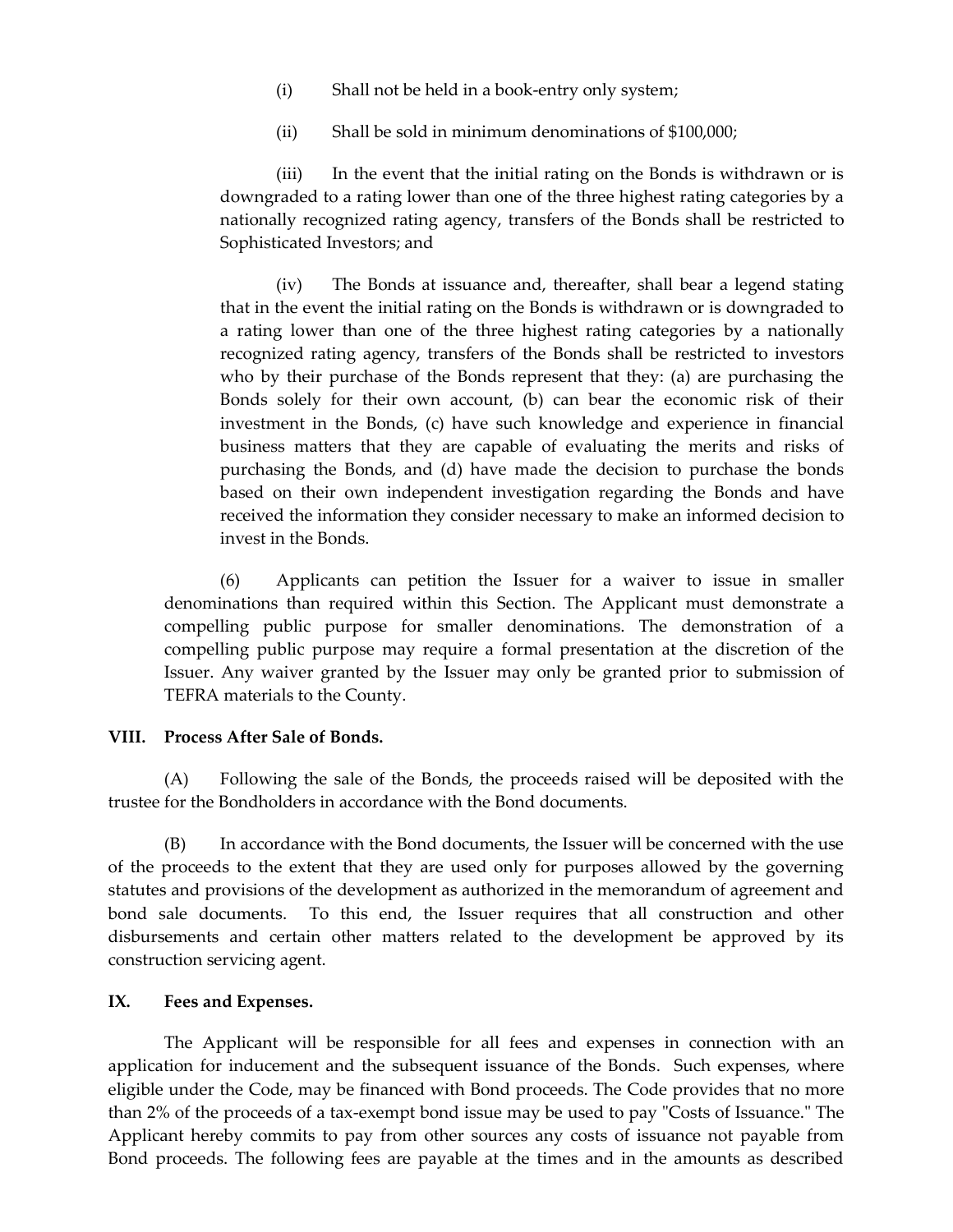## below. EXCEPT AS OTHERWISE PROVIDED HEREIN, ALL FEES ARE NON-REFUNDABLE.

(A) Each application submission shall include a non-refundable application fee in the amount of 0.1% (ten basis points) of the requested Bond amount, but not less than \$7,500, payable to the Issuer in the form of a cashier's check.

(B) Each application submission shall include a non-refundable Development Feasibility Analysis Fee in the amount of \$5,500, payable to the Issuer in the form of a cashier's check.

(C) If invited to credit underwriting, the Applicant must submit a non-refundable credit underwriting fee in the amount specified in an agreement between the Issuer and the credit underwriter. Such fee should be payable to the credit underwriter and must be paid prior to commencement of credit underwriting. The Applicant is also responsible for other costs of credit underwriting, including appraisals, pre-construction analysis and engineering studies.

(D) Prior to the drafting of bond documents, the Applicant must execute a memorandum of agreement with the Issuer and submit to the Issuer a commitment fee equal to \$25,000. If the Issuer meets its obligations under the memorandum of agreement and the Bond closing does not take place, this fee shall be non-refundable. However, if the sale and closing does not take place for any other reason, the fee is refundable, but only to the extent that any of it remains after the Issuer pays all hourly and out of pocket costs of the Issuer, Bond Counsel, Underwriters and the Financial Advisor. The out of pocket costs of the Issuer may include, but are not limited to, costs of printing the Bonds and official statement, drafting and distribution of Bond and loan documents, review of Bond and loan documents, travel and rating agency fees. If the Bond issue closes, this fee will be credited against the total costs of issuing the Bonds, all of which the Applicant is required to pay.

(E) At the closing of the Bonds, an annual administration fee of equal to \$20,000, or twenty-five one-hundredths of one percent (25/100 of 1.00% or 25 basis points) of the principal amount of the Bonds, whichever is greater, will be due.

(F) In addition, the Issuer will charge an annual administration fee of two tenths of one percent or twenty basis points (2/10 of 1.00% or 20 basis points) on the outstanding amount of Bonds, plus the costs of any ongoing third party services provided to the Issuer in conjunction with the Bond issue, including loan servicing, development compliance monitoring, financial monitoring, trustee services, audit costs, and rebate analysis. For transactions that contemplate significant reduction in the amount of Bonds within the first five years after the Bond closing, the annual administrative fee will be based upon the original amount of Bonds issued.

(G) The Applicant shall be responsible for payment of all fees and expenses in connection with the proposed financing, including, without limitation, the fees and expenses of the Issuer's Financial Advisor, Bond Counsel, Credit Underwriter, construction servicing, compliance, monitoring agent, and financial monitoring agent, Trustee and its counsel, the Underwriters and their counsel, the credit enhancers, and the rating agencies. The Issuer reserves the right to charge fees for these services above the standard contract rate, on deals of unusual nature or with exceptionally complex structures.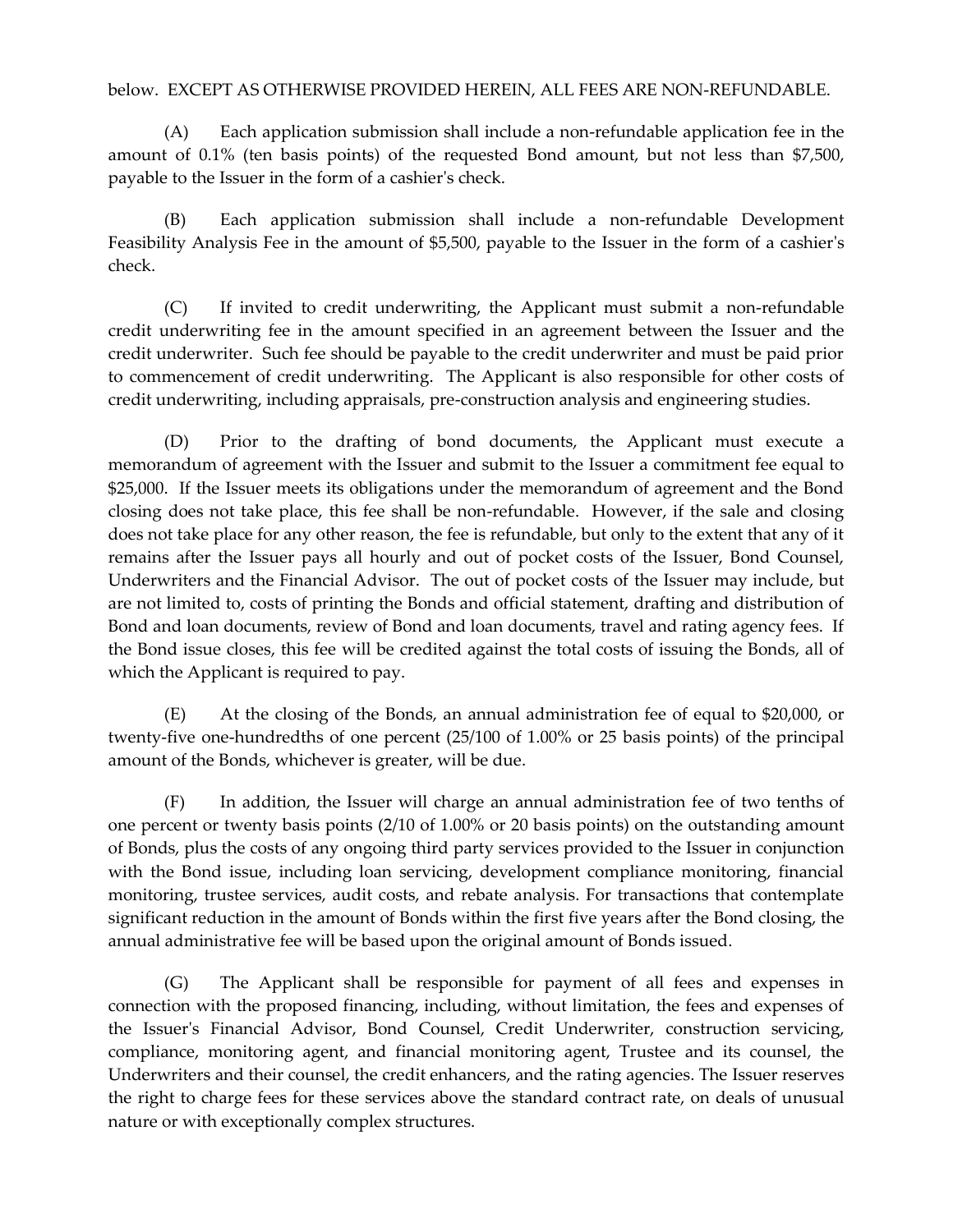## **X. Program Compliance Requirements.**

Multi-family developments qualified as exempt facilities under the Code, must comply with all federal, state and local laws relating to the use of tax-exempt bonds, including, but not limited to, the following:

(A) Ninety-five percent or more of the net proceeds of the Bonds must be used to provide exempt facilities such as a residential rental property.

(B) To qualify, the development must be classified as a resident rental property (that is, a multi-family housing development) consisting of one or more similarly constructed units which (i) must be used for other than on a transient basis; (ii) made available for rental to the general public; and (iii) satisfy the continuous rental and very low or low income occupancy requirements. Hotels, motels, fraternity and sorority houses, rooming houses, hospitals, nursing homes, retirement homes, sanitariums, or rest homes are not residential rental properties. Each rental unit must contain separate and complete facilities for living, sleeping, eating, cooking and sanitation.

(C) The Issuer has established criteria for resident selection that is based on cumulative annual household income. A minimum number of units must be set-aside for households that meet the Issuer's income criteria. The minimum set-aside determined by the Issuer is shown in Exhibit C. The Issuer may include the Applicant's willingness to set-aside units beyond the minimum requirements in its decision on whether to induce or finance the development. The set-aside requirement is based on cumulative current annual household income determined in accordance with Section 8 of the Housing Act of 1937, as amended. Each income amount associated with the number of persons per household reflects a percentage of the median gross income level for the Metropolitan Statistical Area in which the development is located, as determined by the Secretary of the United States Department of the Treasury, in a manner consistent with Section 8 of the Housing Act of 1937, as amended, including adjustments for family size.

(D) If the Applicant is a private person (not a governmental unit or a  $501(c)(3)$  not-forprofit corporation), or if any investment in the development will be owned by private parties, the issuance will be a "private activity bond" and as such, will require an allocation of Private Activity Bond Volume Cap from the SBA. Pursuant to state law, local housing finance authorities may apply for allocations of bond volume cap on the first business day of each calendar year and until June 30 of each year. All applications that meet the threshold requirements of the Issuer will be submitted to the State of Florida Division of Bond Finance ("DOBF"). Proposals from the Issuer and other eligible entities will be randomly selected using procedures established by the DOBF. If approved, the Issuer has one hundred fifty-five (155) days from the date of approval to issue tax-exempt bonds for the intended purpose, or the allocation must be returned to the State for reallocation to other developments or requests. After June 30th of each year, allocation may be restricted until November 15th.

(E) If the application involves the sale of Bonds not subject to the unified volume cap due to the 501(c)(3) status of the Applicant, the Applicant must demonstrate at a minimum that (i) the organization is a  $501(c)(3)$  in good standing, with affordable housing as part of their charter, it has been in existence for at least five years, and with a legal opinion relating to the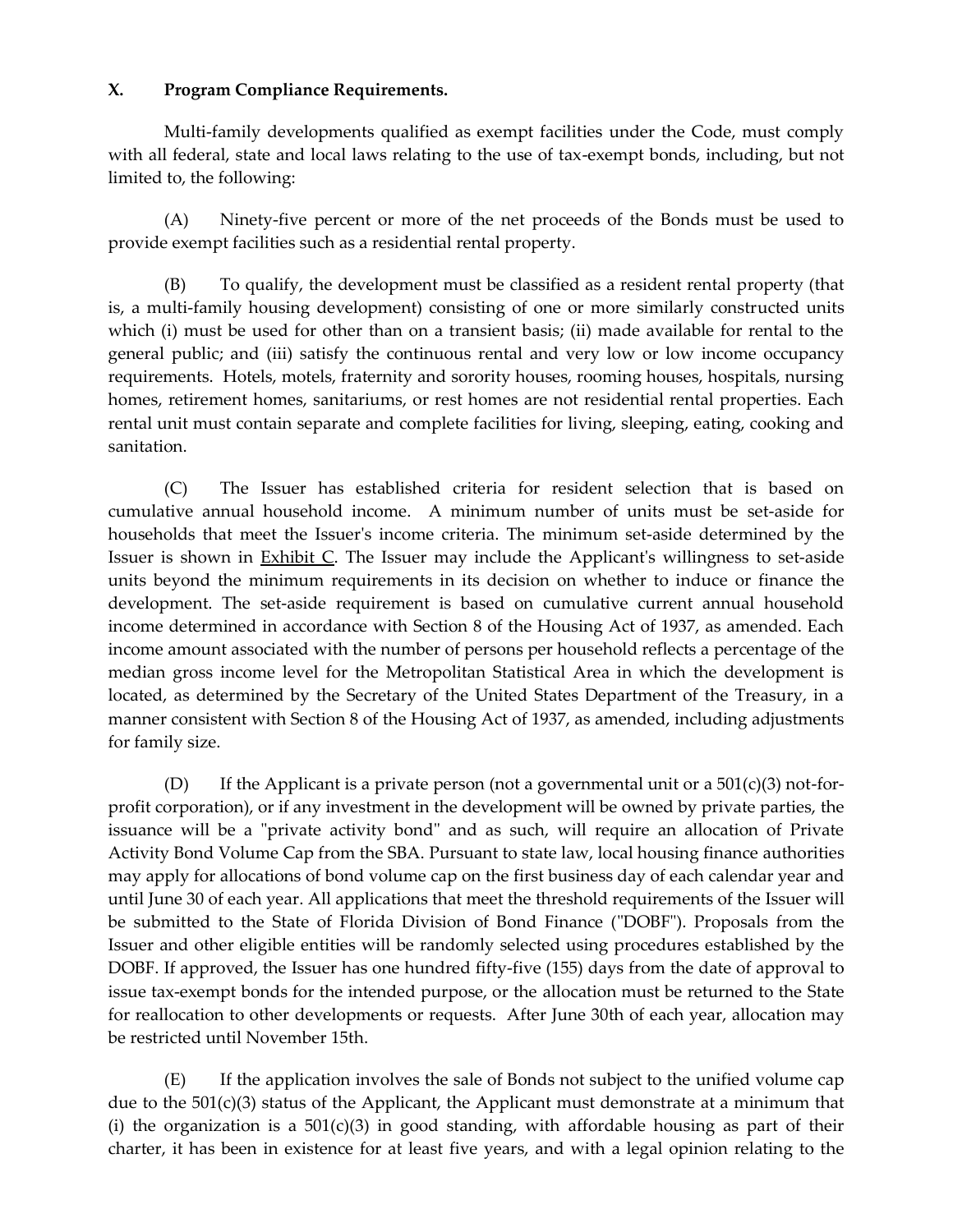organization and its role in the transaction, (ii) the organization should have a role in the community beyond that as a conduit financing vehicle, and (iii) the organization should have a meaningful role in the development. Payment of a minimal fee with no real ongoing role would not qualify as "meaningful".

(F) If the Applicant intends to acquire an existing housing project, at a minimum, all deferred maintenance items and structural deficiencies identified in the Property Assessment/Condition Report provided by the credit underwriter must be corrected and all improvements must meet current code requirements after rehabilitation is completed. At a minimum, at least 15% of the net tax-exempt bond proceeds issued must be used for rehabilitation expenditures that have been or are completed within a two-year period of the date of issuance. Rehabilitation expenditures generally mean any actual amount properly chargeable to a capital account and incurred in connection with the rehabilitation of the development.

(G) If the application involves the sale of low income housing tax credits ("Housing Credits"), the Applicant must conform to all federal and state requirements associated with those credits, including compliance with Section 42 of the Code and compliance with the State's Qualified Allocation Plan and associated administrative rules. The Applicant should prepare the 4% Housing Credit County HFA Bonds Application Form and its Exhibits and deliver them to the Florida Housing Finance Corporation pursuant to the instructions for 4% Housing Credit County HFA Bonds Application. The form and its exhibits can be submitted to the Florida Housing Finance Corporation as early as the time the Applicant enters credit underwriting of the Bonds. The Applicant should consult with the Florida Housing Finance Corporation on its application for 4% Housing Credits.

(H) In order to insure compliance with the income targeting required under Federal, State and local law and the Issuer's requirements, the Issuer will retain an independent program compliance agent. The Applicant will be required to pay for the cost of this service. This compliance agent will be responsible for monitoring the resident income certification forms and periodic on site inspections of the books and records of the development in order to insure compliance with these requirements. The compliance agent must have experience in compliance work with similar Bond issues and must be appointed by the Issuer.

(I) In order to provide the Issuer with current information with respect to the performance of the development, the Issuer will retain an independent financial monitoring agent. The Applicant will be required to pay for the cost of this service. The services of the financial monitoring agent shall be for the sole benefit of the Issuer, and solely for the information of the Issuer. The Issuer shall have no responsibility to bondholders, credit enhancers, or others to monitor the financial performance of the development or provide information with respect thereto.

(J) The foregoing is not intended to serve as legal advice to any applicant, but merely recites the Issuer's understanding of the requirements of the Code. Bond Counsel shall preliminarily review all applications to ensure compliance with Federal, State and local laws, regulations, court rulings and other mandates in effect at the time an application is approved. Final approval of bond counsel will be required as a condition of issuance of the Bonds.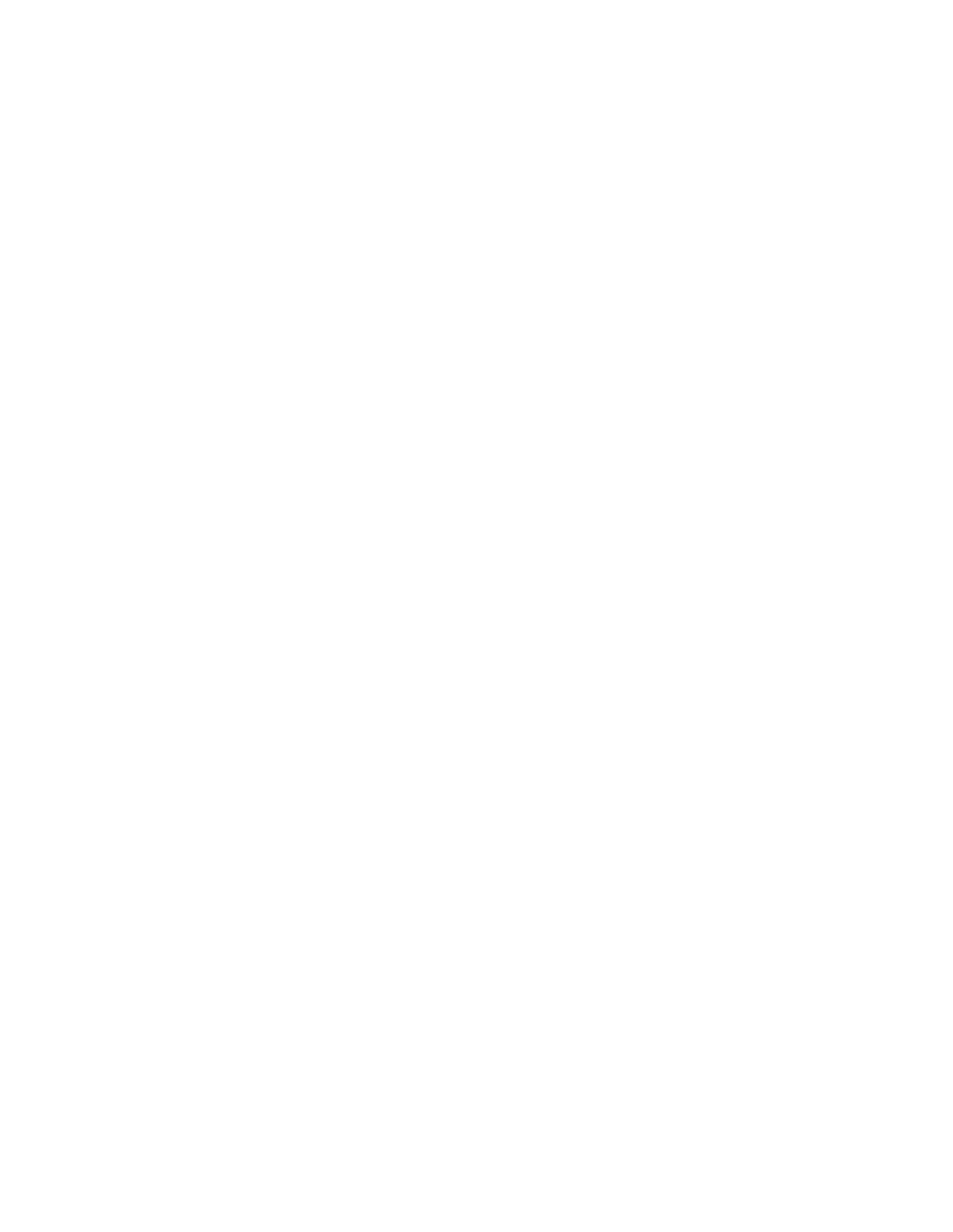# **Exhibit A Leon County Housing Finance Authority Application for Financing**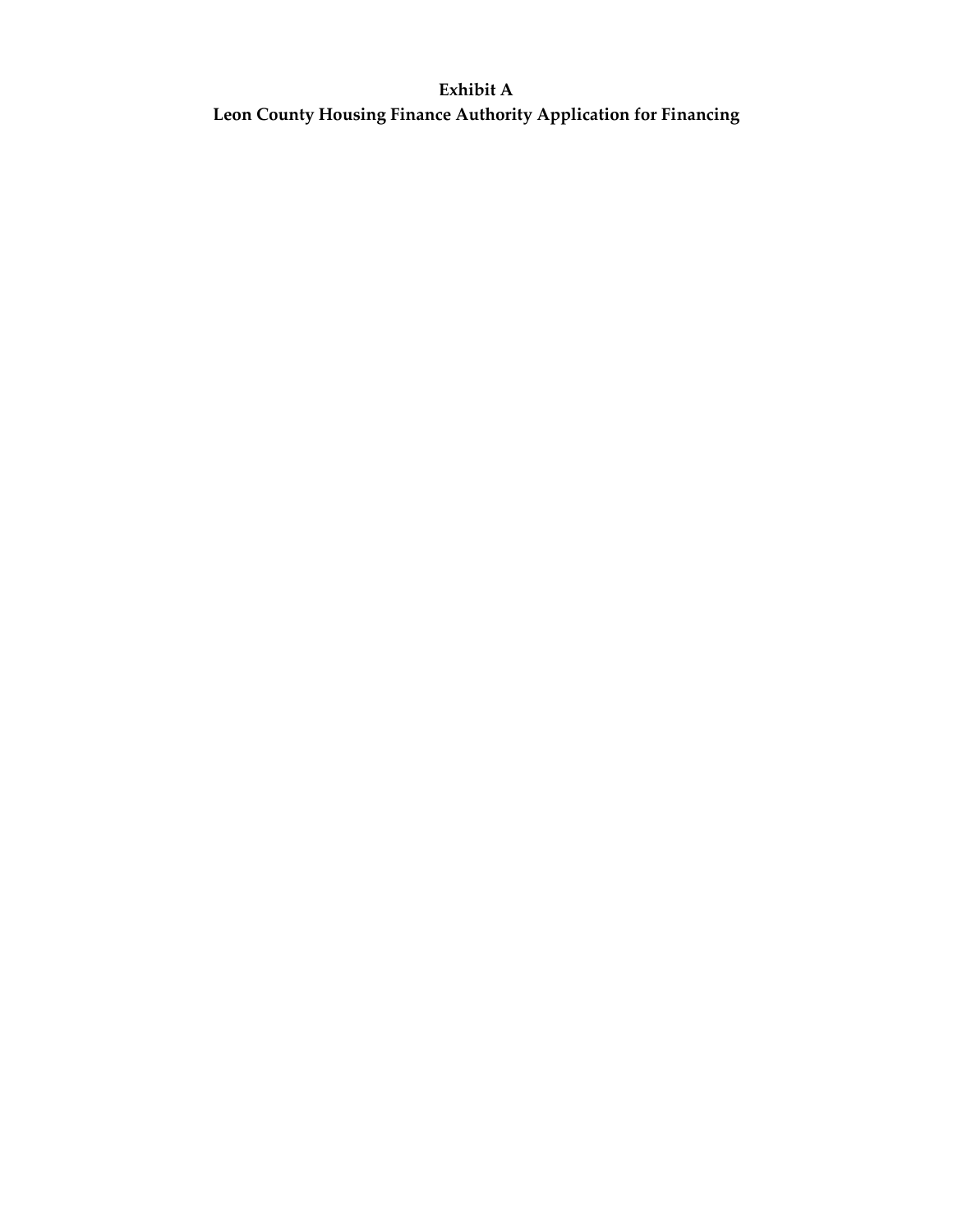## **Exhibit B Expense and Indemnity Agreement (Leon County Housing Finance Authority)**

## RE: LEON COUNTY HOUSING FINANCE AUTHORITY MULTIFAMILY HOUSING REVENUE BONDS

#### Ladies and Gentlemen:

The undersigned (the "Applicant") has requested you to consider its application to have you issue the bonds referred to above (the "Bonds") for the benefit of the Applicant and as an inducement to such consideration, hereby agrees with you as follows:

## Section 1. Payment of Expenses:

Whether or not the Bonds are offered, sold or issued, the Applicant agrees to pay and be liable for, and to hold you harmless against the payment of any and all expenses relating to the Bond issue, including without limitation the frees and disbursements of your financial advisor, special counsel and bond counsel, your administrative charges and out-of pocket expenses, recording charges, expense of printing offering circulars, official statements, and the Bonds, legal advertising and expenses of registering the Bonds with the securities commission of any state.

#### Section 2. Indemnity:

Whether or not the Bonds are offered, sold or issued, the Applicant agrees to indemnify you, and each of your members, officers, agents, attorneys, advisors and employees against any and all claims and liability of whatsoever nature arising out of or relating directly or indirectly to the Bond issue, whether caused by you or the Applicant or otherwise, including, without limitation, claims based upon actual or alleged misrepresentation, fraud or other tortuous conduct, breach of contractual relationships, or violation of law or administrative rule, whether predicted upon federal or state statutes, common law, principles of equity or otherwise, excepting only claims based upon willful misfeasance or nonfeasance. In furtherance of the foregoing, the corporation agrees to pay any and all attorneys' fees and court costs incurred in the defense of any of the persons herein above indemnified shall be entitled to retain counsel acceptable to you or them to defend any such claim, but that neither you nor any such person will enter into any settlement of the same without the prior written approval of the Applicant.

## Section 3. Survival of Agreement:

This Agreement shall survive the closing of the Bond issue and shall not merge into or be superseded by any other agreement other than by a written amendment hereto specifically denominated as such and executed by you and the Applicant.

If the forgoing is acceptable to you, please indicate your acceptance in the space provided below, whereupon the Agreement shall become a binding contract between us.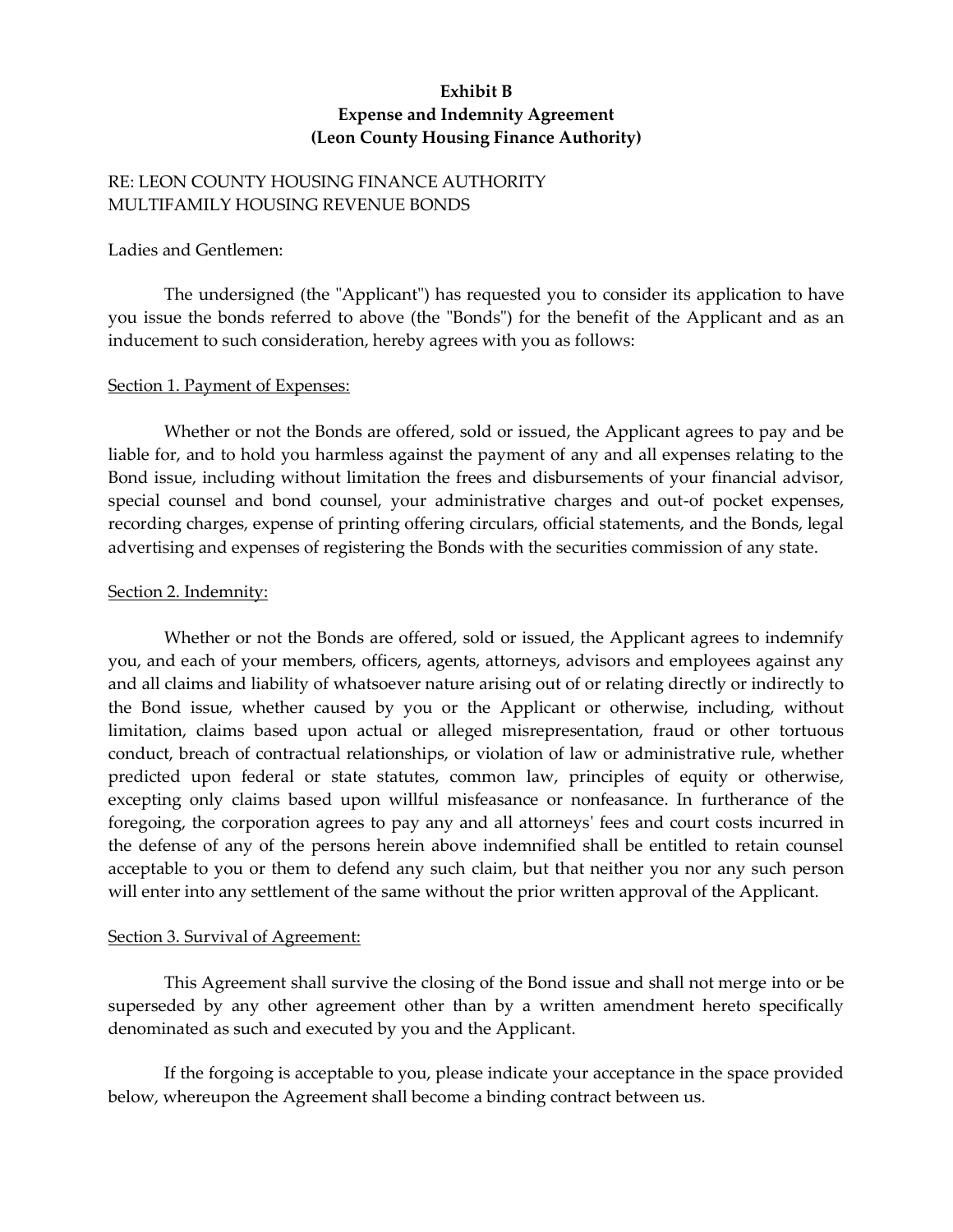| By:                                                                                                                                                                                                                            |  |
|--------------------------------------------------------------------------------------------------------------------------------------------------------------------------------------------------------------------------------|--|
|                                                                                                                                                                                                                                |  |
|                                                                                                                                                                                                                                |  |
|                                                                                                                                                                                                                                |  |
| Its: The contract of the contract of the contract of the contract of the contract of the contract of the contract of the contract of the contract of the contract of the contract of the contract of the contract of the contr |  |

Accepted and agreed to as of the date above written:

# **HOUSING FINANCE AUTHORITY OF LEON COUNTY, FLORIDA**

By:

Chairperson

(SEAL)

ATTEST:

Secretary